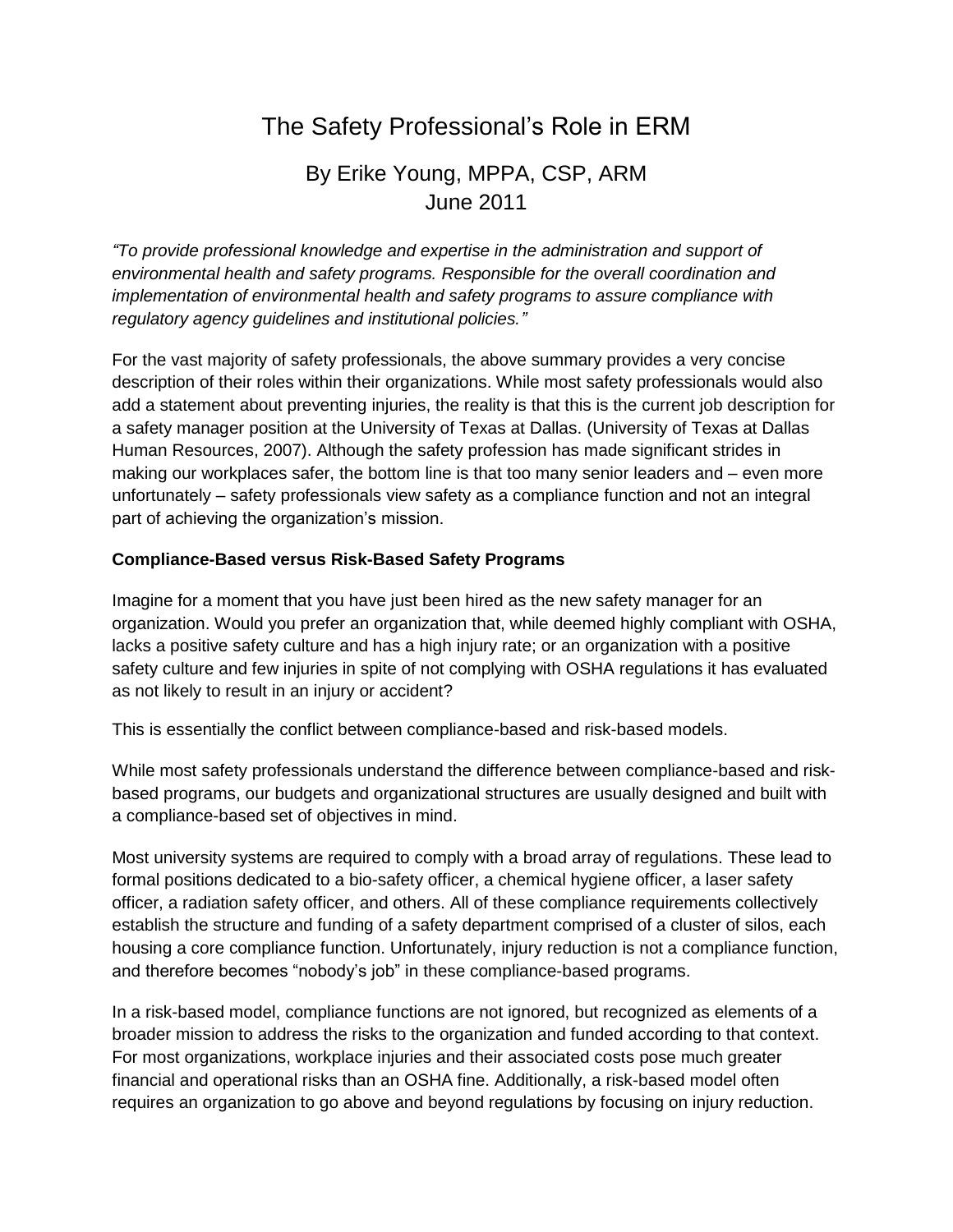This often requires a greater investment in the safety program on the part of senior leadership, but the potential return on that investment is often substantially higher than in models devoted primarily to compliance.

# *Case Study: University of California*

The University of California system consists of ten campuses, five medical centers, one national laboratory and employees approximately 175,000 employees. Prior to 2006, the University environment, health and safety departments was very compliance focused, and had very little interaction with the workers' compensation departments at each campus. Most EHS departments did not have an ergonomist on staff or contract for such services, yet ergonomic related injuries accounted for over half of the workers' compensation costs or approximately \$25 million annually. One of the main reasons for not staffing an ergonomist position was that without regulations requiring it, the position could not be justified when there are other compliance programs needing staffing.

With the creation of a system-wide Chief Risk Officer position and the hiring of Grace Crickette as the CRO, an ERM framework was introduced with a major focus on reducing the total cost of risk through prevention efforts. A risk based grant program was started called "Be Smart About Safety," which provided funding for new and innovative programs that would help reduce injuries and workers' compensation costs. Over a five year period, approximately \$60 million in new money has been used to fund injury reduction efforts and have resulted in direct savings of over \$420 million over this same time period. (Crickette, 2011)

## **Traditional Barriers to Risk-Based Safety Programs**

In many organizations, Safety reports up through the human resources or facilities department, while Risk Management traditionally reports to the financial side of the organization. The nature of these reporting relationships encourages Risk Management and Safety become separate and distinct silos with limited communication and collaboration. Additionally, the traditional definitions and perceptions of the roles of each discipline become can become barriers.

|                   | <b>Safety</b>                                                                                                                                                                                                                                                                                                                                                                         | <b>Risk Management</b>                                                                                                                                                                                                                               |
|-------------------|---------------------------------------------------------------------------------------------------------------------------------------------------------------------------------------------------------------------------------------------------------------------------------------------------------------------------------------------------------------------------------------|------------------------------------------------------------------------------------------------------------------------------------------------------------------------------------------------------------------------------------------------------|
| <b>Definition</b> | That science and art devoted to the<br>recognition, evaluation and control of<br>environmental factors or stresses,<br>arising in and from the workplace, which<br>may cause sickness, impaired health<br>and well being or significant discomfort<br>and inefficiency among workers and/or<br>citizens of the community (NSC,<br>Fundamentals of Industrial Hygiene, 3 <sup>rd</sup> | Risk management is the process of<br>making and implementing decisions that<br>will minimize the adverse effects of<br>accidental and business losses on an<br>organization. (Fundamentals of Risk<br>Management, 3 <sup>rd</sup> Edition, Volume 1) |

## **Definitions and Perceptions** (Young, 2008)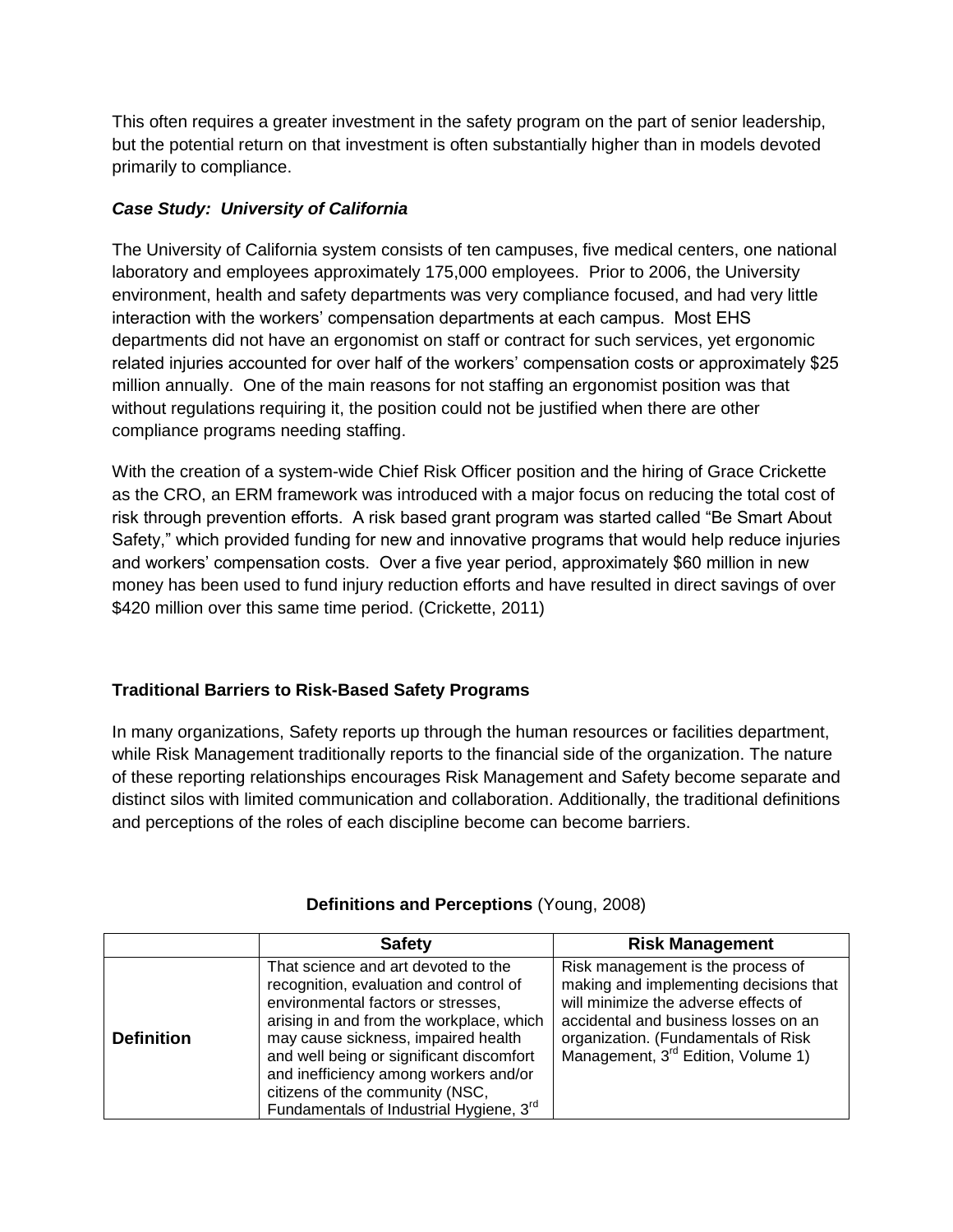|                                                                                                 | Edition)                                                                                                                                                                                                          |                                                                                                                                                                                                                            |
|-------------------------------------------------------------------------------------------------|-------------------------------------------------------------------------------------------------------------------------------------------------------------------------------------------------------------------|----------------------------------------------------------------------------------------------------------------------------------------------------------------------------------------------------------------------------|
| <b>How executives</b><br>view each<br><b>Department</b>                                         | • Concerned with regulatory compliance<br>• Believes Safety keeps employees<br>safe<br>• Rarely works closely with Legal<br>• Rarely involved with Purchasing<br>• Rarely works closely with CFO or<br>Accounting | • Concerned with overall operations of<br>the company<br>• Believes Risk Management helps<br>keep the company running<br>• Works closely with Legal<br>• Purchases insurance<br>• Works closely with CFO and<br>Accounting |
| <b>How the Safety</b><br>and Risk<br><b>Management</b><br><b>Departments</b><br>view each other | Risk Management views Safety's job<br>as:<br>• Compliance<br>• Doing inspections<br>• Accident investigations<br>• Focused on employee safety                                                                     | Safety views Risk Management's job as:<br>• Buying insurance<br>• Settling claims<br>• Analyzing loss data<br>• Access to resources<br>• Risk managers/actuaries don't give<br>credit for safety initiatives               |

But if you reconsider the roles that safety and risk management have in an organization, they rely heavily upon one another to be truly successful. In order to obtain lower insurance rates, Risk Management needs a low injury rate. In order to decrease injury rates, the Safety needs to prioritize its efforts with information collected and maintained by Risk Management and for Risk Management to advocate with senior leadership for resources to go beyond regulatory compliance.

Few safety professionals would disagree with what I have stated so far, but how do you get senior leadership to endorse a greater investment in safety? To this end, a strong understanding of the roles Safety can take in enterprise risk management is vital.

## **Enterprise Risk Management for the Safety Professional**

The best safety professionals understand risk management, and the best risk managers understand safety (Young, 2008). ERM is essentially the marriage of the two disciplines as it requires the risk and safety managers to collaborate in identifying and controlling a broad array of risk exposures in support of the organization's strategic plan and mission.

Although there are various ERM models, they share a common lexicon of risks (Crickette, 2011):

- **Hazard risk** includes risks related to accidental losses, such as workplace injuries, liability torts, property damage, and natural disasters.
- **Financial risk** includes risks related to financial activities, such as pricing, asset valuation, currency fluctuations, and liquidity.
- **Operational risk** includes risks related to operations, such as supply chain, customer satisfaction, product failure, or loss of key personnel.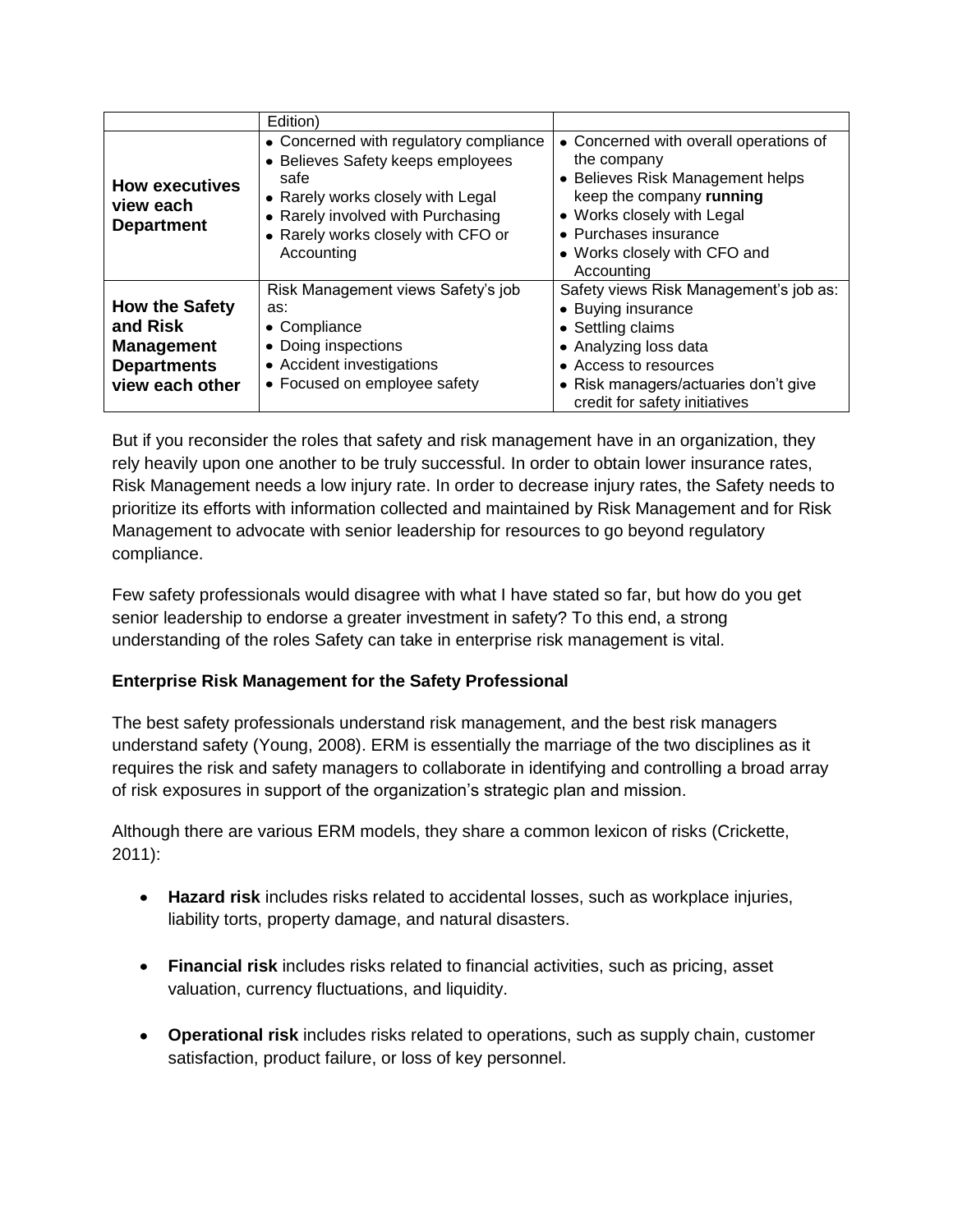- **Strategic risk** includes risks related with an organization's long-term goals and management, such as partnerships, mergers, and acquisitions.
- **Reputational risk** includes risks related to the trustworthiness of business. Damage to a  $\bullet$ firm's reputation can result in lost revenue or destruction of shareholder value.
- **Compliance risk** includes risks related to violations of or nonconformance with laws, rules, regulations, prescribed practices, internal policies, and procedures, or ethical standards.

While most safety professionals will recognize safety's role in reducing hazard and compliance risk, safety can also play a vital role in mitigating operational, strategic, and reputational risks.

Consider the following scenario:

You are the newly hired safety professional for successful, growing fast food chain. As a safety professional we are taught to first identify the hazards and then develop methods to control them, implement the controls, and monitor the results. Under a traditional approach our concern might be limited to preventing workplace injuries and foodborne illness claims. Under an ERM model, we would still be concerned with claims, but would analyze the hazards considering the additional types of risk listed above. From a reputational risk standpoint, a foodborne illness claim in which a child dies would most likely result in negative national media attention which would most likely adversely affect sales. While insurance may cover the actual claim costs, the negative press could impact the organization's ability to fulfill its vision, thwart expansion into new markets, or even jeopardize its ability to stay in business.

The development of a robust food safety program will not only help prevent this type of claim from occurring, but if a claim was to occur, it will help mitigate the impact on the organization's reputation. One needs only to look at how long it took Jack in the Box to recover from the *e.coli*  outbreak in the early 1990s.

The above example illustrates that while some may see food safety regulations as "just another regulatory compliance program," an organization has a strong incentive to allocate resources to it that go beyond minimum compliance efforts when the program is viewed from an ERM perspective. The challenge safety professionals face lies in demonstrating how their activities support the overall mission and strategic objectives of the organization.

## **The Next Steps**

The development of ANSI/AIHA Z10-2005 *American National Standard for Occupational Health and Safety Management Systems* calls for the integration of safety management into operations at all levels. Another name given to ERM is that "Everyone is a Risk Manager," (Crickette, 2011) which essentially means risk management is integrated into all levels of operations under an ERM model. With the recent adoption of ISO 31000:2009 *Risk Management – Principles and Guidelines*, the management framework for both safety and risk are very closely aligned.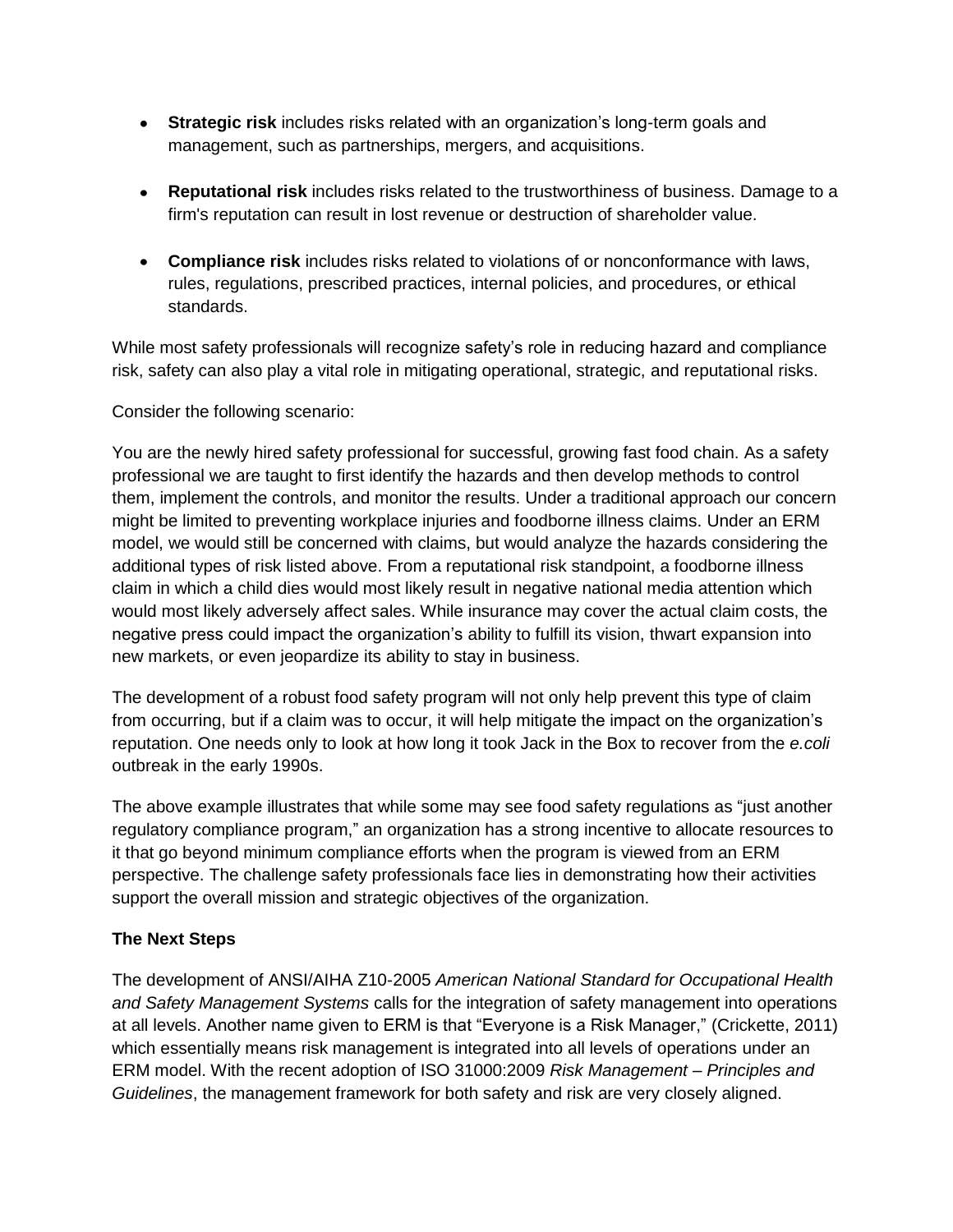The critical remaining piece of this puzzle is ensuring that safety professionals fully understand their roles in enterprise risk management and traditional risk management. If a safety professional wants an integral role in supporting his or her organization's mission, he or she must demonstrate the value of efforts beyond compliance. Enterprise risk management can provide this framework through the use of risk assessments and risk-based budgeting tools that consider a broad range of risks.

An appropriate end result of this effort is the redefinition of the safety professional's role:

*To provide professional knowledge and expertise in the administration, integration, and support of environmental health and safety programs at all levels of the organization. In coordination with the risk manager, develops environmental health and safety programs that reduce hazard, operational, strategic, reputational, and compliance risks in support of the strategic objectives and mission of the organization.*